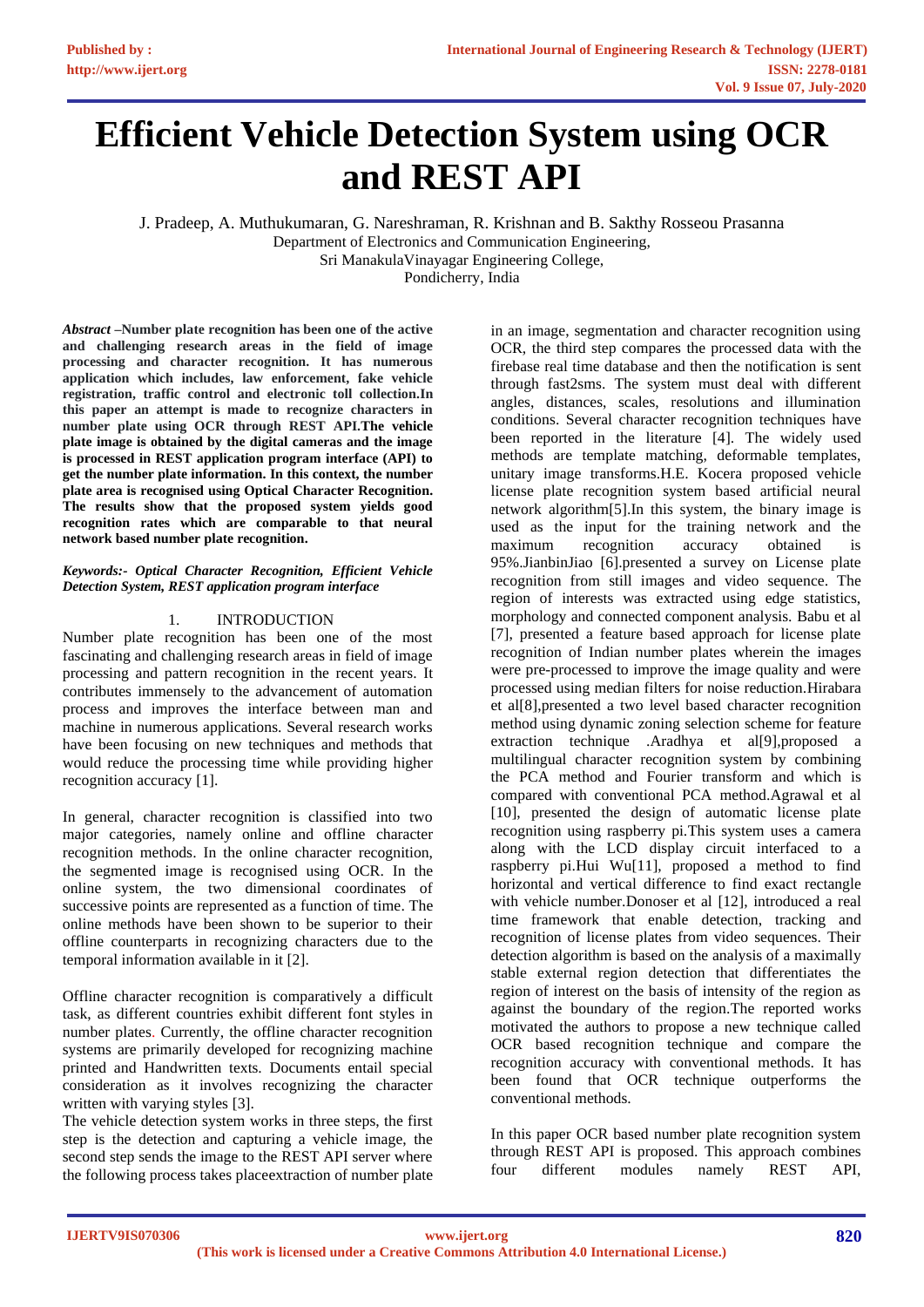POSTMAN,FIREBASE REALTIME DATABASE, FAST2SMSto produce the best possible recognition accuracy.The best combination for recognizing number plate information is identified and the results obtained are presented and discussed.

The rest of the paper is organised as follows. In section II, the proposed Vehicle detection system is presented. Section III presents the experimental results and comparative analysis and finally the paper is concluded in section IV.

#### 2. PROPOSED VEHICLE DETECTION SYSTEM

 In this section, the proposed detection system is described. Vehicle detection system consists of four modules they are RESTAPI, Postman, Firebase, Fast2SMS. The general schematic diagram of proposed system is shown in Fig 1.



Fig 1. Schematic diagram of the proposed vehicle detection system

## *A.REST API*

\

 REST API is an application programming interface that uses HTTP requests such as GET and POST. It revolves around resource where every component is a resource and a resource is accessed by a common interface using HTTP standard methods [13]. REST Server provides access to resources and REST client accesses and modifies the resources. Here each resource is identified by URIs/ global IDs. REST uses various representation to represent a

resource like text in JSON, format. GET method is used to extract information from the server using a given URL. POST request is used to create a new entity. It can also be used to send data to the server, for example customer information, file upload etc. using HTML forms. REST API works by breaking down a transaction in order to create small modules. Now, each of these modules is used to address a specific part of the transaction.REST API isalso referred to as web service and it is based on representational state transfer, an architectural style and approach to communication often used in web services development. It is logical choices for building API that allow users to connect, manage and interact with the cloud services. REST leverages less bandwidth, making it more suitable for efficient internet usage. REST API server processes the image using OCR and the recognition system consists of pre-processing, segmentation, character recognition. The general schematic diagram of recognition system is shown in Fig 2.



Fig 2.General recognition system

# *B.PRE-PROCESSING*

 The pre-processing is a series of operations performed on the input image.It includes various processes like converting an image from RGB to grayscale image, removing noise from the image, enhancing an image etc. It allows a much wider range of algorithms to be applied on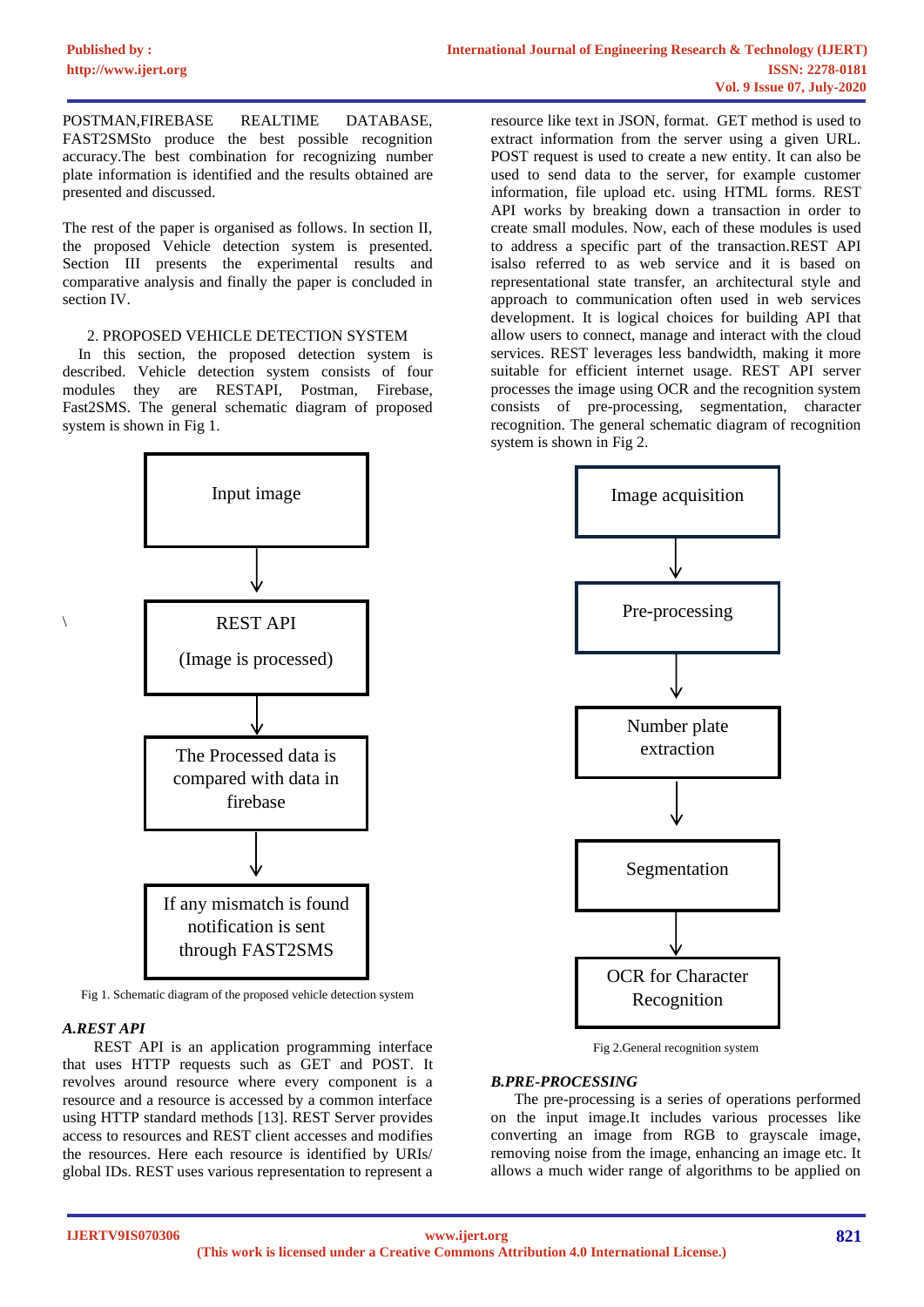the input data and the aim of digital image processing is to improve the image data by suppressing unwanted distortions or enhances some image features important for further processing, although geometric transformations of images.It is the set algorithms applied on the images to enhance the quality suitable for segmentation[14].

## *C.SEGMENTATION*

 In the segmentation stage, an image of sequence of characters is decomposed into sub-images of individual character [15].The segmentation of input image into isolated characters is carried out in two steps namely, line segmentation and word segmentation. In line segmentation, the pre-processed image is scanned row wise and pixel values are summed for every scanned row in order to find the start line. If the sum is zero, the scan has to proceed to the next row. If the sum is not zero then that row is identified as the first row of the line. It is continued till again the sum is equal to zero. The row for which the sum is zero is treated as the end row of the line. This is repeated to first segregate the lines. From the lines, the characters are segregated. This is done column wise using the similar procedure. This process is repeated for all the lines to obtain the individual characters. Finally, each individual character is uniformly resized into 40X30 pixels by preserve the image aspect ratio to extract the features. In the proposed system, it is the process of assigning a label to every pixel in an image such that pixels with same label share certain characteristics. This labelling provides information about the number of characters in an image.

## *D.CHARACTER RECOGNITION*

 Character recognition is a process of recognizing the individual character from input image with the help of database stored for each and every alphanumeric character.Finally optical character data changed over into encoded content [16].

# *E.API TESTING*

 API TESTING is a software testing type that validates Application Programming Interfaces (APIs) [17]. The purpose of API Testing is to check the functionality, reliability, performance, and security of the programming interfaces. In API Testing, instead of using standard user inputs (keyboard) and outputs, you use software to send calls to the API, get output, and note down the system's response.

# *F.POSTMAN*

Postman is the only complete API development environment. Itis an API Testing tool that enables us to send a request to a service and get a response from it. It is used to test and implement the REST API, this is act as the client configured environment to send or receive data directly from the server through GET, POST methods

|            |                                                                                                    | в.<br>Bunner                                                                                                     | " My Workspace "                                    | 2. texts                                                                                                                    | Unerativ                                                                                                          |  |  |  |
|------------|----------------------------------------------------------------------------------------------------|------------------------------------------------------------------------------------------------------------------|-----------------------------------------------------|-----------------------------------------------------------------------------------------------------------------------------|-------------------------------------------------------------------------------------------------------------------|--|--|--|
| $Q$ inter- |                                                                                                    |                                                                                                                  |                                                     | <b>WAY HASSISTED</b><br>ART HOUSE,<br>air issue.                                                                            | No Environment<br>$\sim$<br>4 -                                                                                   |  |  |  |
|            | History                                                                                            | Collections<br>AP1c                                                                                              | Untitled Request                                    |                                                                                                                             | E2 Commercial                                                                                                     |  |  |  |
|            |                                                                                                    | <b>D</b> Save Responses<br>Crise of                                                                              |                                                     |                                                                                                                             |                                                                                                                   |  |  |  |
| * March 11 |                                                                                                    |                                                                                                                  | <b>CAT</b><br>۰                                     | https://api.collect.api.com/vehicles/kellas/iphotolas/charges/hwaw.google.com/url/savrk26uth101pp/k34/k2Fh2Eauto.ndbi.com/k | Send.<br>Save                                                                                                     |  |  |  |
|            |                                                                                                    |                                                                                                                  |                                                     |                                                                                                                             |                                                                                                                   |  |  |  |
|            | https://ppi.racorpay.com/v1/bayrtel<br>enzimate-toppleave 1580754600<br>san 1<br>Report SEO 641000 |                                                                                                                  | Paramic e<br>Authorization:<br>Headers (1th<br>Kody | Pre-request Script<br>Tests Sattings                                                                                        | Cookiel Code                                                                                                      |  |  |  |
|            | <b>STE</b>                                                                                         | Nito: Ingl. raceraw, convv1isioner<br>m                                                                          | <b>Donry Params</b>                                 |                                                                                                                             |                                                                                                                   |  |  |  |
|            |                                                                                                    |                                                                                                                  | serv.                                               | <b>NALUE</b>                                                                                                                | <b>DESCRIPTION</b><br>een in Build Suite                                                                          |  |  |  |
|            | $-$                                                                                                | Nitps://spcrazoipas.com/VTrb/ome<br>His/country100                                                               | ◛<br>photourt                                       | Tel: //www.pspala.com/url%av/%26url+6ttp://c34%27%2fv                                                                       |                                                                                                                   |  |  |  |
|            |                                                                                                    |                                                                                                                  | <b>Warr</b>                                         | Think                                                                                                                       | Description                                                                                                       |  |  |  |
|            | <b>KIT</b>                                                                                         | https://api.ristorpay.com/v1/bayma<br>HILTONIC-TOOST-UVA TERRICATED<br>ArevitA0754606                            | Beav Cookies (1) Headers (10) Test Assults          |                                                                                                                             | Suite 40 Onastacland, Toyo 300mi, Suit 412 E. Save Response +                                                     |  |  |  |
|            |                                                                                                    | https://api.razorsay.comin/irpanne<br>History/HODA/Horry-TSR3805000<br>Any CASTONS                               | ser                                                 | <b>MALAN</b>                                                                                                                |                                                                                                                   |  |  |  |
|            | ser.                                                                                               |                                                                                                                  | Date (C)                                            | Mon, 06 Apr 2020 15:11:03 GMT                                                                                               |                                                                                                                   |  |  |  |
|            |                                                                                                    | https://api.racorpay.com/v1/payme<br>AND NAMES OF DESCRIPTION OF REAL PROPERTY.<br>Arey 15/03/1000               | Content-Type (2)                                    | text/plain; charger-utl-8.                                                                                                  |                                                                                                                   |  |  |  |
|            | sign:                                                                                              |                                                                                                                  | Content Length (2)                                  | 12                                                                                                                          |                                                                                                                   |  |  |  |
|            |                                                                                                    | https://api.racbro.in/com/v1/virtual.                                                                            | Contention CI                                       | <b>Bang-alive</b>                                                                                                           |                                                                                                                   |  |  |  |
|            | ser.                                                                                               | accounts/va EENIX/AnneyNAttains                                                                                  | Access Control-Allow Orlean -C-                     |                                                                                                                             | $\sim$                                                                                                            |  |  |  |
|            |                                                                                                    | anni.                                                                                                            |                                                     |                                                                                                                             |                                                                                                                   |  |  |  |
|            |                                                                                                    | <b>MEDICINES ASSESSED CONVY THAT ARE</b><br>accountance EEMPUMontahinguyer.<br>sin's                             | ETAg : O-                                           | W/'t-SKADFOr@StherqxDTNgW3ADfW'                                                                                             |                                                                                                                   |  |  |  |
|            |                                                                                                    |                                                                                                                  | OF-Cathe-Status (2)                                 | <b>DYNAMIC</b>                                                                                                              |                                                                                                                   |  |  |  |
|            | w. March S.                                                                                        |                                                                                                                  | Expect-CT (C)                                       |                                                                                                                             | max-apa-604855, report-unv*https://report-uni.cloudfare.com/cdn-cp/beacon/expect-cf*                              |  |  |  |
|            | are:                                                                                               | Total video content and record of the<br>vehicleDetection/Ishakourivhita's)<br>www.google.com/urtha-militarist.c | Senar ID                                            | countary                                                                                                                    |                                                                                                                   |  |  |  |
|            |                                                                                                    |                                                                                                                  | <b>CFAAY</b> (C)                                    | S76706dGEMAnh ATL                                                                                                           |                                                                                                                   |  |  |  |
|            | man.                                                                                               | https://api.collectad.i.com/vehicleas/<br>ushidaDenerias/bhancuri-helpic/f<br>www.google.com/urDux+N2Karl+       |                                                     |                                                                                                                             |                                                                                                                   |  |  |  |
|            |                                                                                                    | https://apr.colectari.com/whichia/                                                                               |                                                     |                                                                                                                             |                                                                                                                   |  |  |  |
| 日々         |                                                                                                    | 苟                                                                                                                |                                                     |                                                                                                                             | $\lim_{n\to\infty}\qquad \boxplus \quad \mathbb{B}\quad \boxplus \quad \oslash$<br><b>Baldist</b><br>tir Bestrang |  |  |  |

The comprehensive set of built-in tools support every stage of the API lifecycle so individuals and teams can easily maintain a single source of truth. You can design and mock, debug, test, document, monitor, and publish your APIs from the Postman UI. Postman allows you to manage your APIs on the Postman native apps for MacOS, Windows, and Linux, with Newman, Postman's command line tool, and via the cloud using Postman Monitoring. Postman Collections are the most common API specification format and are at the core of every tool within Postman. This makes it easy to save and reuse your work throughout each stage of the API life-cycle. Collections also allow you to collaborate with team members on Postman. Postman recently added private and team Workspaces to make sharing and privacy easier. Team Workspaces are the ideal locale for teams to support current development and collaboration

## *G.FIREBASE*

 Firebase provides a real-time database and back-end as a service. The service provides application developers an API that allows application data to be synchronized across clients and stored on Firebase's cloud [18]. The company provides client libraries that enable integration with Android, JavaScript, Java, python, Swift and Node.js applications

| Firebase<br>∙                                           | vehicle-finder =                                |         |         | Go to docs    |  |
|---------------------------------------------------------|-------------------------------------------------|---------|---------|---------------|--|
| $\bullet$<br><b>A</b> Project Overview                  | Database<br><b>E Realtime Database Y</b>        |         |         |               |  |
| Develop                                                 | Backups<br>Usege<br>Rales<br><b>Data</b>        |         |         |               |  |
| Authentication<br>亠                                     |                                                 |         |         |               |  |
| e<br>Database                                           | GD https://vehicle-finder-a706e.firebaselo.com/ | $\circ$ | $\circ$ | $\frac{1}{2}$ |  |
| Storage<br>m                                            |                                                 |         |         |               |  |
| Hosting<br>ଚ                                            | vehicle-finder-a705e                            |         |         |               |  |
| Functions<br>64                                         | R- number plate                                 |         |         |               |  |
| $M$ MLKE                                                | $B - DL115V8346 + x$                            |         |         |               |  |
|                                                         | <b>D</b> -DL1RY8037                             |         |         |               |  |
| Quality                                                 | <b>CL</b> DL4SCY6478                            |         |         |               |  |
| Crashietics, Performance, Test Lidr.,                   | <b>D</b> -DL7CN5617                             |         |         |               |  |
|                                                         | <b>CL.</b> HR36W4510<br><b>D</b> KL01BT2525     |         |         |               |  |
| <b>Analytics</b><br>Dashboard, Events, Conventions, Au. | <b>CE-KL40L5577</b>                             |         |         |               |  |
|                                                         | E KL65K7111                                     |         |         |               |  |
| Grow                                                    | <b>D</b> MH12DE1433                             |         |         |               |  |
| Predictions, A/6 Texting Cloud Me.                      | <b>CL MH14GA5284</b>                            |         |         |               |  |
|                                                         | <b>D</b> -PY018T6660                            |         |         |               |  |
| <b>&amp;</b> Extensions                                 | $D - TNS7TC111$                                 |         |         |               |  |

Fig 4. FIREBASE REALTIME DATABASE

The database is also accessible through a REST API and bindings for several JavaScript frameworks such as AngularJS, React, Ember.js and Backbone.js. The REST API uses the Server-Sent Events protocol, which is an API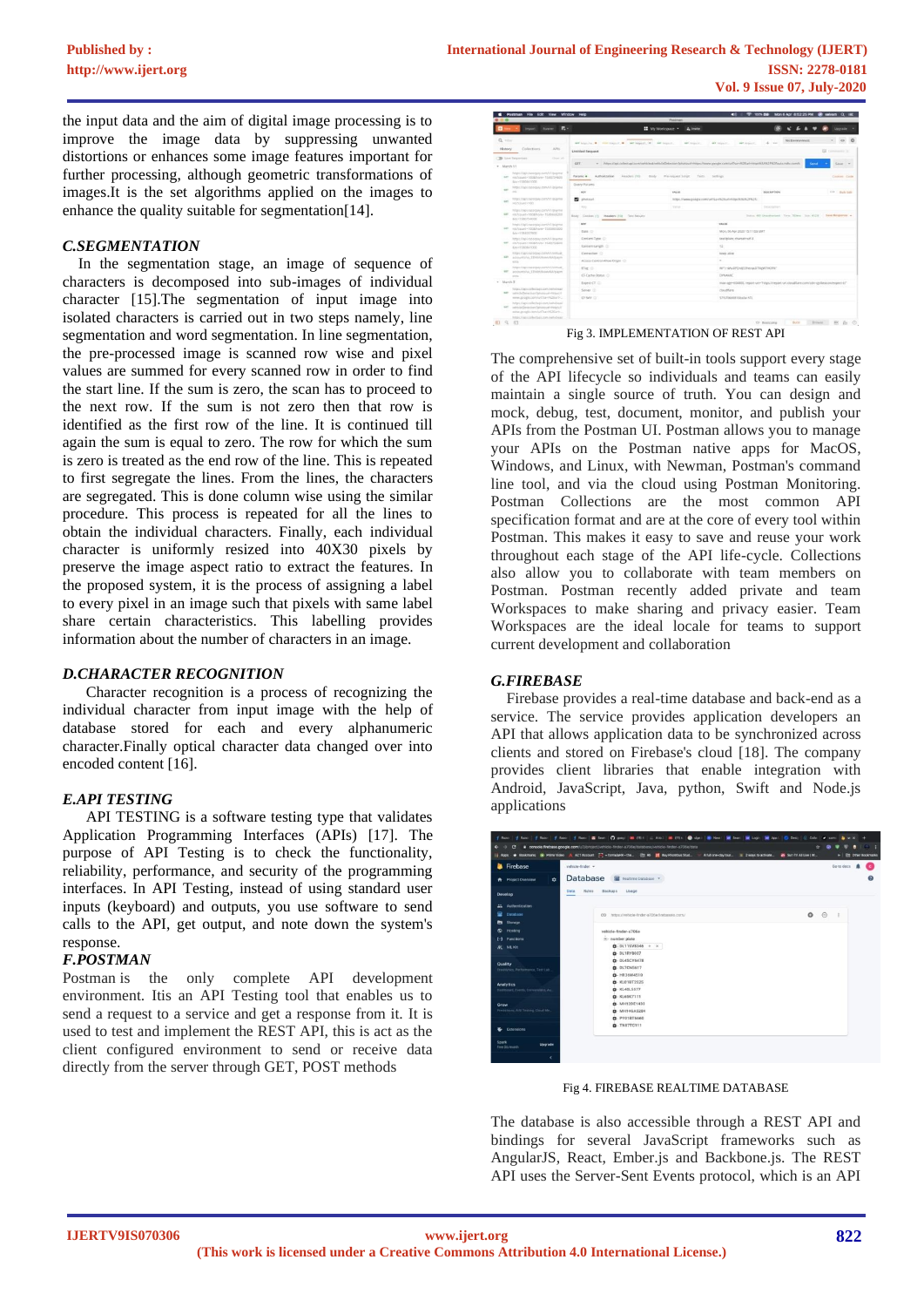for creating HTTP connections for receiving push notifications from a server. Developers using the real time database can secure their data by using the company's server-side-enforced security rules. All Firebase real time Database data is stored asJSON objects and it is cloudhosted JSON tree. When you add data to the JSON tree, it becomes a node in the existing JSON structure with an associated key

## *ANALYTICS AND ALERTING*

To set up analytics and alert systems, Postman offers predefined integrations with external services [19]. By tying Postman monitors to your analytics systems, you can evaluate API health, performance and usage over a period of time. There are also integrations with notification systems which can alert you whenever monitor runs fail. Beyond these, you can always include requests in your collection that push data to third-party services.

#### *FAST2SMS*

It is a platform to send bulk SMS.Bulk message means sending SMS to one or more recipients via software/API/web platforms .Fast2sms provides free SMS for testing.Scheduled and Customized SMS can be sent easily in Fast2sms

#### 3.RESULTS AND DISCUSSION

The Efficient vehicle detection system gives a brief discussion about the results obtained.

#### *Proper Vehicle*



Fig 5.Output of Proper Vehicle

Fig 5 displays output of the proper vehicle to the vehicle owner. This output is generated when the image captured by the camera is sent to the REST API server where the number plate information is extracted and compared with the firebase database. For proper vehicle, the extracted information and the firebase information matches,

therefore the Fast2SMS server sends the welcome message to the vehicle owner.

# *Fake Number Plate detection*



Fig 6 displays output of the fake number plate detection to the nearest judicial or toll. This output is generated when the image captured by the camera is sent to the REST API server where the number plate information is extracted and compared with the firebase database. For fake vehicle, the extracted information and the firebase information does not match, therefore the Fast2SMS server sends the fake number plate message to the nearest judicial or toll.

# *Fake Vehicle Color Detection*



Fig 7.Output of Fake Vehicle Color

Fig 7 displays output of the fake vehicle color detection to the nearest judicial or toll. This output is generated when the image captured by the camera is sent to the REST API server where the number plate information is extracted with the firebase database. For fake vehicle color, the